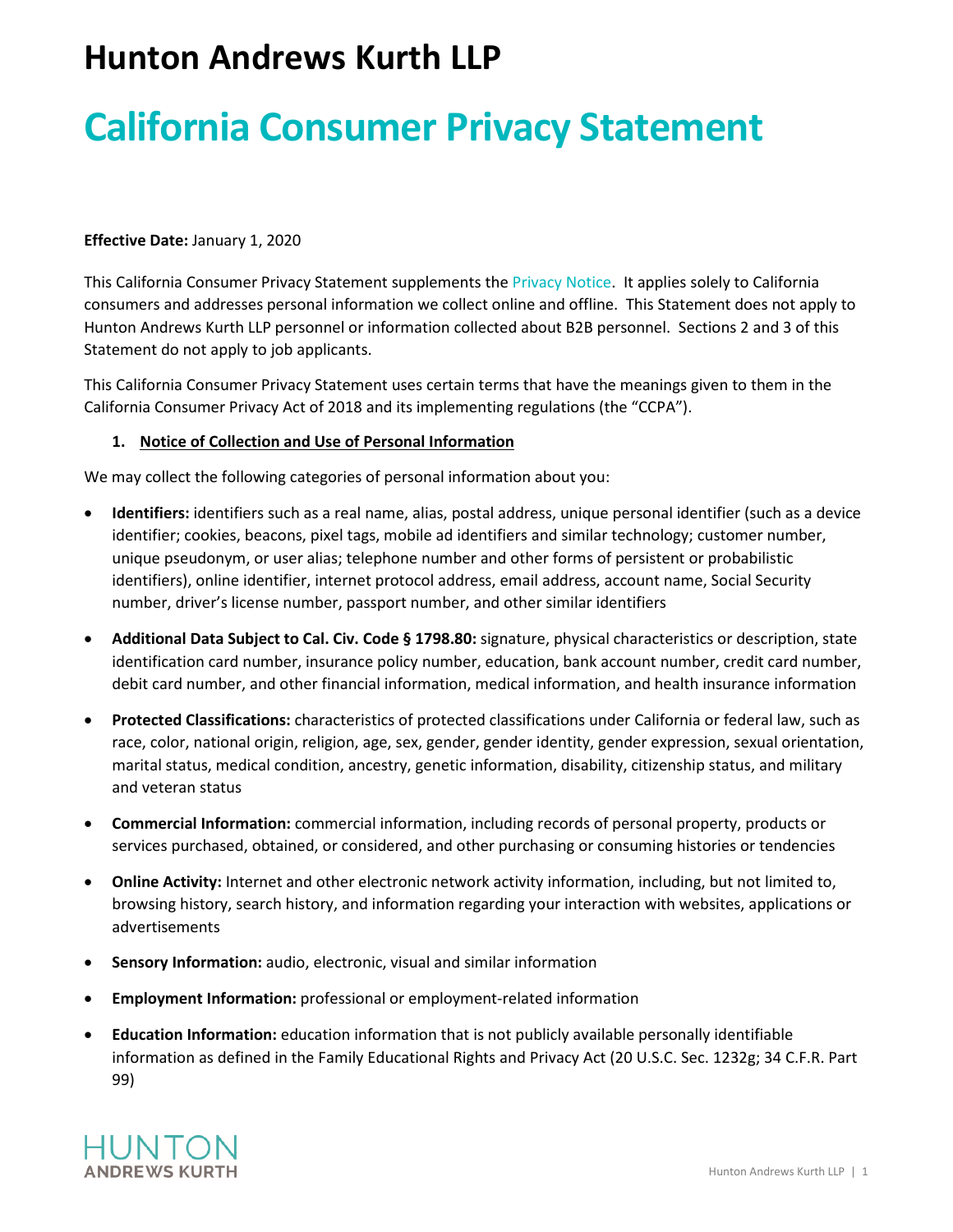We may use the categories of personal information listed above for the purposes described in our Privacy Notice. In addition, we may use these categories of personal information for certain business purposes specified in the CCPA, as described in this table:

| <b>Purposes</b>                                                                                                                                                                                                                                                                                                             | <b>Categories of Personal Information</b>                                                                                                                                                                                                                                                                                                                         |
|-----------------------------------------------------------------------------------------------------------------------------------------------------------------------------------------------------------------------------------------------------------------------------------------------------------------------------|-------------------------------------------------------------------------------------------------------------------------------------------------------------------------------------------------------------------------------------------------------------------------------------------------------------------------------------------------------------------|
| Performing services, including maintaining or<br>servicing accounts, providing client service,<br>processing or fulfilling orders and transactions,<br>verifying client information, processing<br>payments, providing advertising or marketing<br>services, providing analytics services, or providing<br>similar services | Identifiers<br>$\bullet$<br>Additional Data Subject to Cal. Civ. Code § 1798.80<br>$\bullet$<br><b>Protected Classifications</b><br>$\bullet$<br><b>Commercial Information</b><br>$\bullet$<br><b>Online Activity</b><br>$\bullet$<br>Sensory Information<br>$\bullet$<br><b>Employment Information</b><br>$\bullet$<br><b>Education Information</b><br>$\bullet$ |
| Auditing related to a current interaction with you<br>and concurrent transactions                                                                                                                                                                                                                                           | Identifiers<br>$\bullet$<br>Additional Data Subject to Cal. Civ. Code § 1798.80<br>$\bullet$<br><b>Protected Classifications</b><br>$\bullet$<br><b>Commercial Information</b><br>٠<br><b>Online Activity</b><br>$\bullet$<br>Sensory Information<br><b>Employment Information</b><br><b>Education Information</b>                                                |
| Short-term, transient use                                                                                                                                                                                                                                                                                                   | Identifiers<br>$\bullet$<br>Additional Data Subject to Cal. Civ. Code § 1798.80<br><b>Protected Classifications</b><br>$\bullet$<br><b>Commercial Information</b><br>٠<br><b>Online Activity</b><br>Sensory Information<br><b>Employment Information</b><br><b>Education Information</b>                                                                          |
| Detecting security incidents, protecting against<br>malicious, deceptive, fraudulent, or illegal<br>activity, and prosecuting those responsible for<br>that activity                                                                                                                                                        | Identifiers<br>$\bullet$<br>Additional Data Subject to Cal. Civ. Code § 1798.80<br>$\bullet$<br><b>Protected Classifications</b><br><b>Commercial Information</b><br><b>Online Activity</b><br>Sensory Information<br><b>Employment Information</b><br><b>Education Information</b>                                                                               |
| Debugging to identify and repair errors that<br>impair existing intended functionality                                                                                                                                                                                                                                      | Identifiers<br>$\bullet$<br><b>Online Activity</b><br>Sensory Information                                                                                                                                                                                                                                                                                         |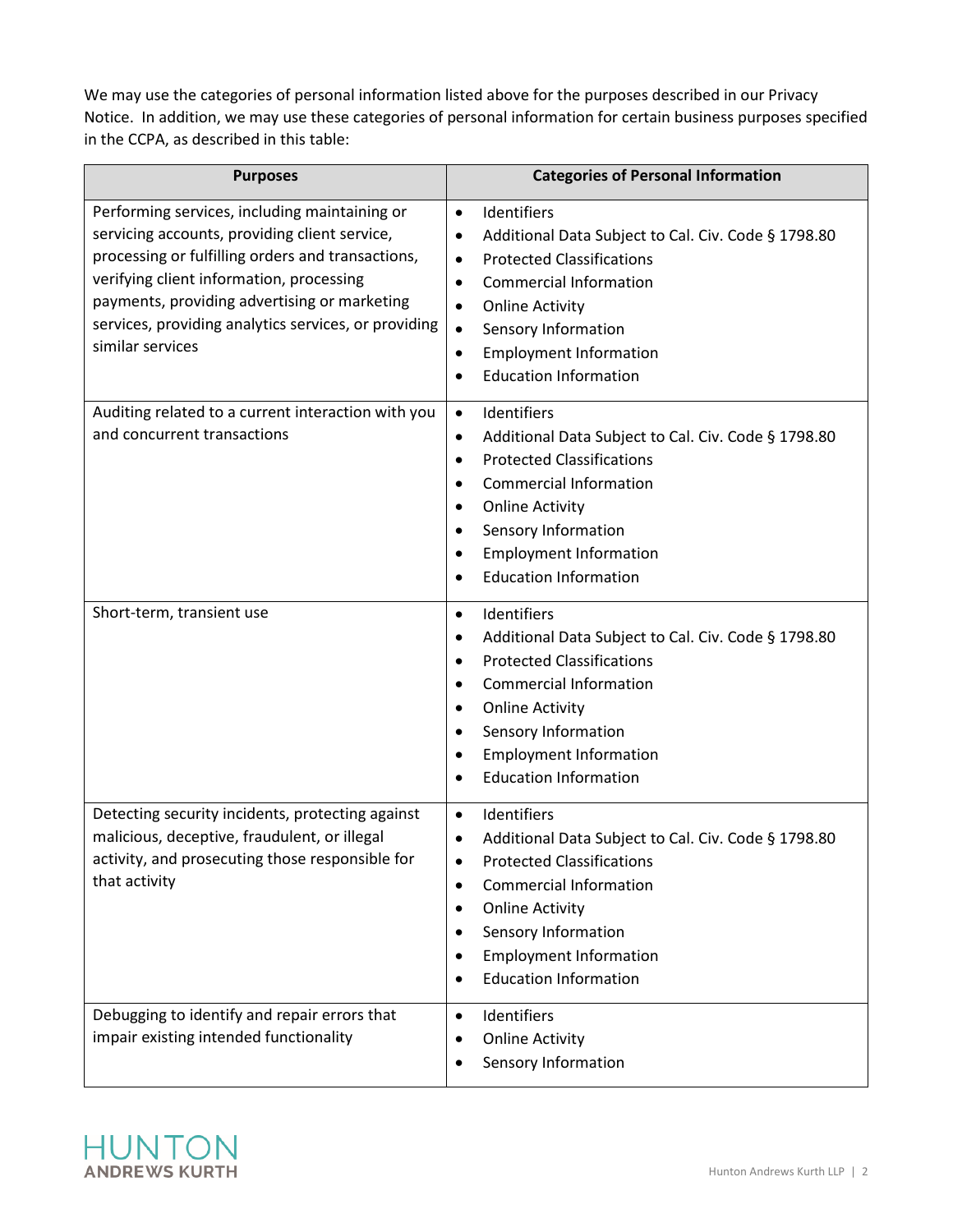| Undertaking internal research for technological  | Identifiers<br>٠                                         |
|--------------------------------------------------|----------------------------------------------------------|
| development and demonstration                    | Additional Data Subject to Cal. Civ. Code § 1798.80<br>٠ |
|                                                  | <b>Protected Classifications</b>                         |
|                                                  | Commercial Information                                   |
|                                                  | <b>Online Activity</b><br>٠                              |
|                                                  | Sensory Information                                      |
|                                                  | <b>Employment Information</b>                            |
|                                                  | <b>Education Information</b>                             |
|                                                  |                                                          |
|                                                  |                                                          |
| Undertaking activities to verify or maintain the | <b>Identifiers</b><br>$\bullet$                          |
| quality of our services and to improve, upgrade, | Additional Data Subject to Cal. Civ. Code § 1798.80<br>٠ |
| or enhance our services                          | <b>Protected Classifications</b><br>٠                    |
|                                                  | Commercial Information                                   |
|                                                  | <b>Online Activity</b>                                   |
|                                                  | Sensory Information                                      |
|                                                  | <b>Employment Information</b>                            |
|                                                  | <b>Education Information</b>                             |

In addition, we may also use the following categories of personal information for purposes of managing career opportunities with Hunton Andrews Kurth LLP: Identifiers; Additional Data Subject to Cal. Civ. Code § 1798.80; Protected Classifications; Commercial Information; Online Activity; Sensory Information; Employment Information; and Education Information.

# **2. Our Prior Collection, Use and Disclosure of Personal Information**

We may have collected and used your personal information, as described in Section 1 above, during the 12 month period prior to the effective date of this California Consumer Privacy Statement. For the personal information collected during that timeframe, we describe below: (a) the categories of sources from which we may have obtained the personal information, (b) the categories of third parties with whom we may have shared the information, and (c) the categories of personal information we may have disclosed for a business purpose.

### *a. Sources of Personal Information*

We may have obtained personal information about you from various sources, as described below.

| <b>Categories of Sources of Data Collection</b>                                            | <b>Categories of Personal Information</b>                                                                                                                                                                                                                             |
|--------------------------------------------------------------------------------------------|-----------------------------------------------------------------------------------------------------------------------------------------------------------------------------------------------------------------------------------------------------------------------|
| Directly from you, such as when you visit our Sites or<br>register for an event we sponsor | Identifiers<br>$\bullet$<br>Additional Data Subject to Cal. Civ. Code § 1798.80<br><b>Protected Classifications</b><br>$\bullet$<br><b>Commercial Information</b><br><b>Online Activity</b><br>٠<br>Sensory Information<br><b>Employment Information</b><br>$\bullet$ |
|                                                                                            | <b>Education Information</b><br>$\bullet$                                                                                                                                                                                                                             |

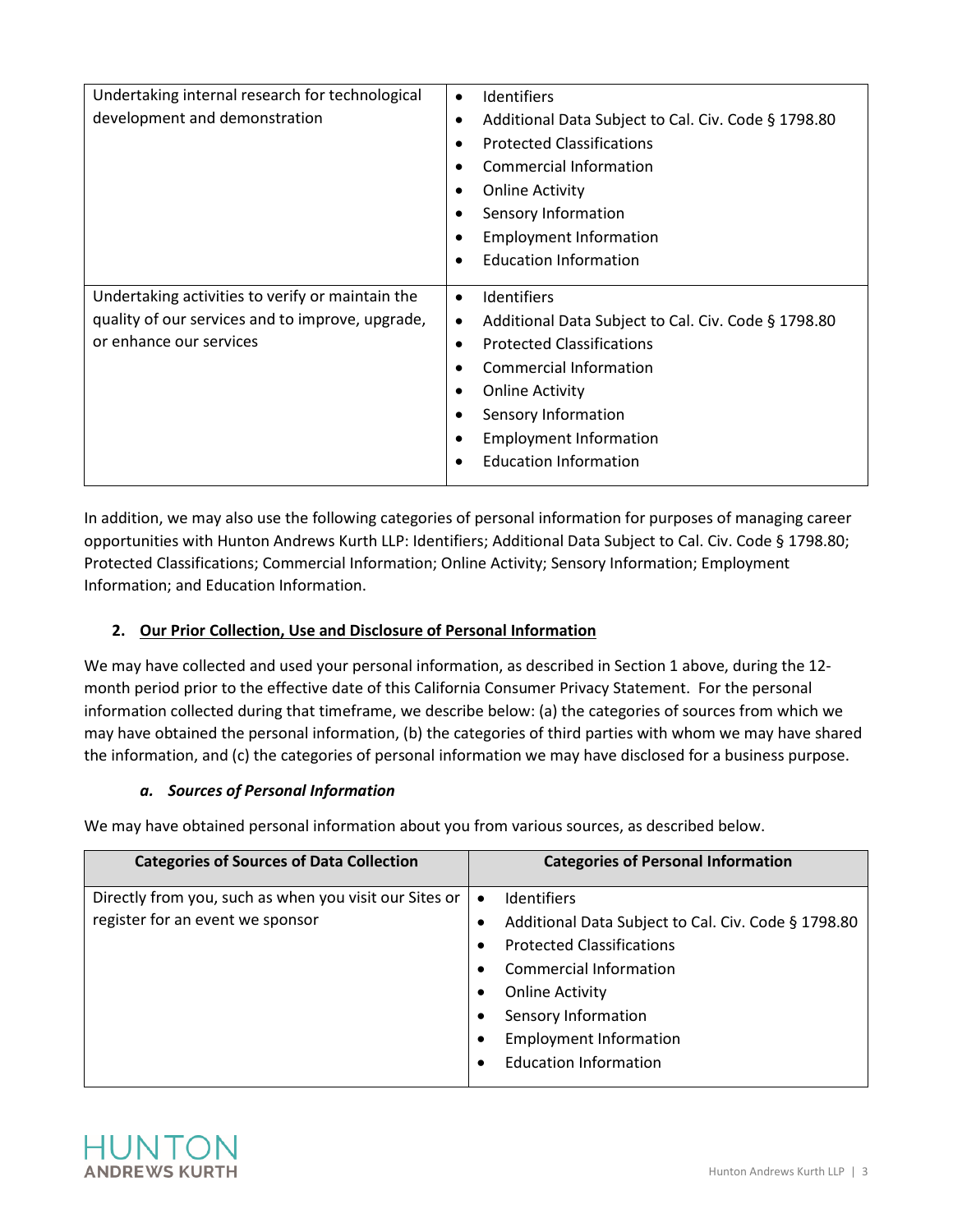| From your devices, such as when you visit our Sites                                                                                         | Identifiers<br>$\bullet$<br><b>Online Activity</b><br>٠                                                                                                                                                                                                                                       |
|---------------------------------------------------------------------------------------------------------------------------------------------|-----------------------------------------------------------------------------------------------------------------------------------------------------------------------------------------------------------------------------------------------------------------------------------------------|
| Your business colleagues, such as when they provide<br>us with your contact information so we can send<br>information that may interest you | Identifiers<br>$\bullet$<br><b>Protected Classifications</b><br>$\bullet$<br>Sensory Information<br>٠<br><b>Employment Information</b><br>$\bullet$                                                                                                                                           |
| Our affiliates (such as our document management<br>and e-discovery solutions affiliate)                                                     | Identifiers<br>$\bullet$<br>Additional Data Subject to Cal. Civ. Code § 1798.80<br>٠<br><b>Protected Classifications</b><br>$\bullet$<br><b>Commercial Information</b><br><b>Online Activity</b><br>٠<br>Sensory Information<br><b>Employment Information</b><br><b>Education Information</b> |
| Vendors who provide services on our behalf                                                                                                  | Identifiers<br>$\bullet$<br>Additional Data Subject to Cal. Civ. Code § 1798.80<br>٠<br><b>Protected Classifications</b><br>$\bullet$<br><b>Online Activity</b><br>٠<br>Sensory Information<br><b>Employment Information</b><br><b>Education Information</b>                                  |
| Professional services organizations (such as PR firms,<br>other law firms, and pro bono organizations)                                      | Identifiers<br>$\bullet$<br>Additional Data Subject to Cal. Civ. Code § 1798.80<br>$\bullet$<br><b>Protected Classifications</b><br><b>Commercial Information</b><br><b>Online Activity</b><br>Sensory Information<br><b>Employment Information</b><br><b>Education Information</b>           |
| Social networks                                                                                                                             | Identifiers<br>$\bullet$<br>Additional Data Subject to Cal. Civ. Code § 1798.80<br><b>Protected Classifications</b><br><b>Online Activity</b><br><b>Employment Information</b>                                                                                                                |
| Government entities                                                                                                                         | Identifiers<br>$\bullet$<br>Additional Data Subject to Cal. Civ. Code § 1798.80<br><b>Protected Classifications</b><br><b>Commercial Information</b><br><b>Online Activity</b>                                                                                                                |

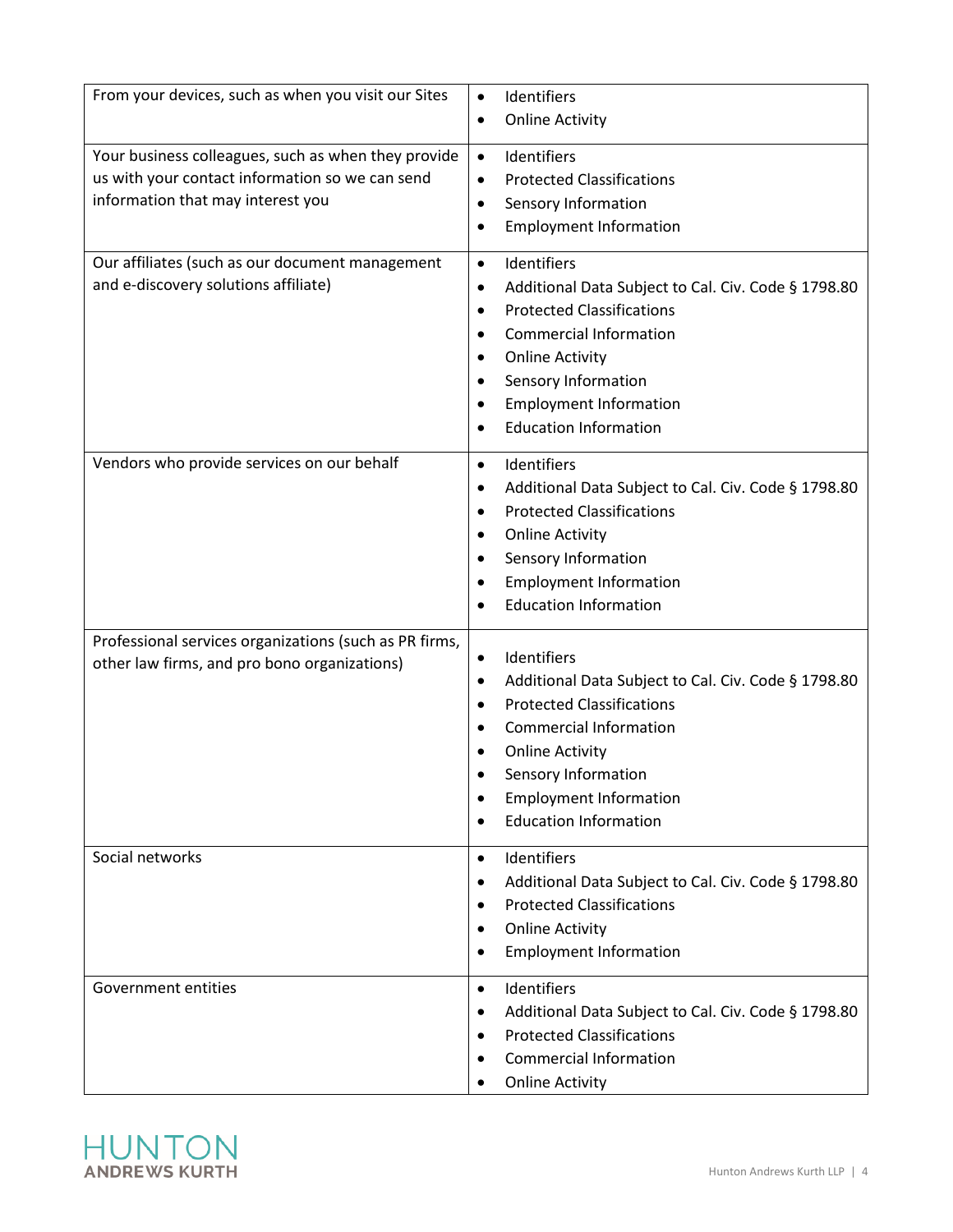| Sensory Information           |
|-------------------------------|
| <b>Employment Information</b> |
| <b>Education Information</b>  |
|                               |

## *b. Sharing of Personal Information*

We may have shared your personal information with certain categories of third parties, as described below.

| <b>Categories of Third Parties</b>                                                                     | <b>Categories of Personal Information</b>                                                                                                                                                                                                                                                             |
|--------------------------------------------------------------------------------------------------------|-------------------------------------------------------------------------------------------------------------------------------------------------------------------------------------------------------------------------------------------------------------------------------------------------------|
| Our affiliates (such as our document management<br>and e-discovery solutions affiliate)                | Identifiers<br>$\bullet$<br>Additional Data Subject to Cal. Civ. Code § 1798.80<br>$\bullet$<br><b>Protected Classifications</b><br>$\bullet$<br><b>Commercial Information</b><br><b>Online Activity</b><br>٠<br>Sensory Information<br><b>Employment Information</b><br><b>Education Information</b> |
| Vendors who provide services on our behalf                                                             | Identifiers<br>$\bullet$<br>Additional Data Subject to Cal. Civ. Code § 1798.80<br><b>Protected Classifications</b><br>٠<br><b>Commercial Information</b><br><b>Online Activity</b><br>Sensory Information<br><b>Employment Information</b><br><b>Education Information</b>                           |
| Professional services organizations (such as auditors,<br>other law firms, and pro bono organizations) | Identifiers<br>$\bullet$<br>Additional Data Subject to Cal. Civ. Code § 1798.80<br>$\bullet$<br><b>Protected Classifications</b><br>$\bullet$<br><b>Commercial Information</b><br><b>Online Activity</b><br>Sensory Information<br><b>Employment Information</b><br><b>Education Information</b>      |
| Business partners (such as those with whom we may<br>cohost events)                                    | Identifiers<br>$\bullet$<br><b>Protected Classifications</b><br><b>Commercial Information</b><br><b>Employment Information</b>                                                                                                                                                                        |
| Government entities                                                                                    | Identifiers<br>$\bullet$<br>Additional Data Subject to Cal. Civ. Code § 1798.80<br><b>Protected Classifications</b>                                                                                                                                                                                   |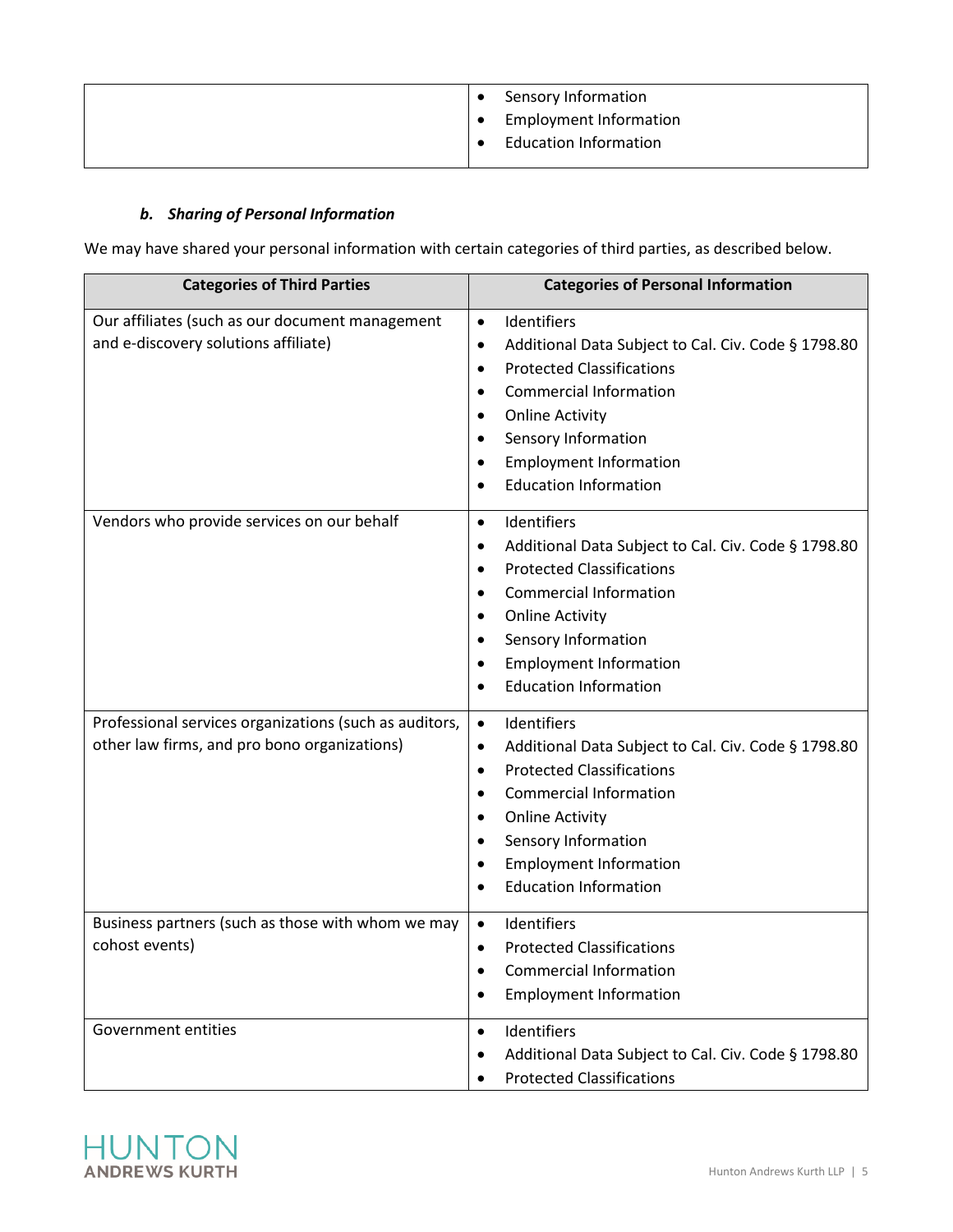|                          | Commercial Information<br><b>Online Activity</b><br>Sensory Information<br><b>Employment Information</b><br><b>Education Information</b>                                                                           |
|--------------------------|--------------------------------------------------------------------------------------------------------------------------------------------------------------------------------------------------------------------|
| Data analytics providers | Identifiers<br>Additional Data Subject to Cal. Civ. Code § 1798.80<br><b>Protected Classifications</b><br>Commercial Information<br><b>Online Activity</b><br>Sensory Information<br><b>Employment Information</b> |

We do not sell personal information and have not sold personal information during the 12-month period prior to the effective date of the Statement.

### *c. Disclosure of Personal Information for a Business Purpose*

We may have disclosed to third parties for a business purpose the following categories of personal information: Identifiers, Additional Data Subject to Cal. Civ. Code § 1798.80, Protected Classifications, Commercial Information, Online Activity, Sensory Information, Employment Information, and Education Information.

#### **3. California Consumer Privacy Rights**

You have certain choices regarding your personal information, as described below.

Access: You have the right to request, twice in a 12-month period, that we disclose to you the personal information we have collected, used, disclosed and sold about you during the past 12 months.

Deletion: You have the right to request that we delete certain personal information we have collected from you.

**How to Submit a Request.** To submit an access or deletion request, [click here](https://info.huntonak.com/ccpa-of-2018-access-and-deletion-rights-request-form) or call us at 800-592-6738.

**Verifying Requests.** To help protect your privacy and maintain security, we will take steps to verify your identity before granting you access to your personal information or complying with your request. If you request access to or deletion of your personal information, we may require you to provide certain information, including: (a) name, (b) postal address, (c) email address and (d) telephone number. In addition, if you ask us to provide you with specific pieces of personal information, we will require you to sign a declaration under penalty of perjury that you are the consumer whose personal information is the subject of the request. If you designate an authorized agent to make an access or deletion request on your behalf (a) we may require you to provide the authorized agent written permission to do so, and (b) for access and deletion requests, we may require you to verify your own identity directly with us.

**Additional Information.** If you choose to exercise any of your rights under the CCPA, you have the right to not receive discriminatory treatment by us. To the extent permitted by applicable law, we may charge a reasonable